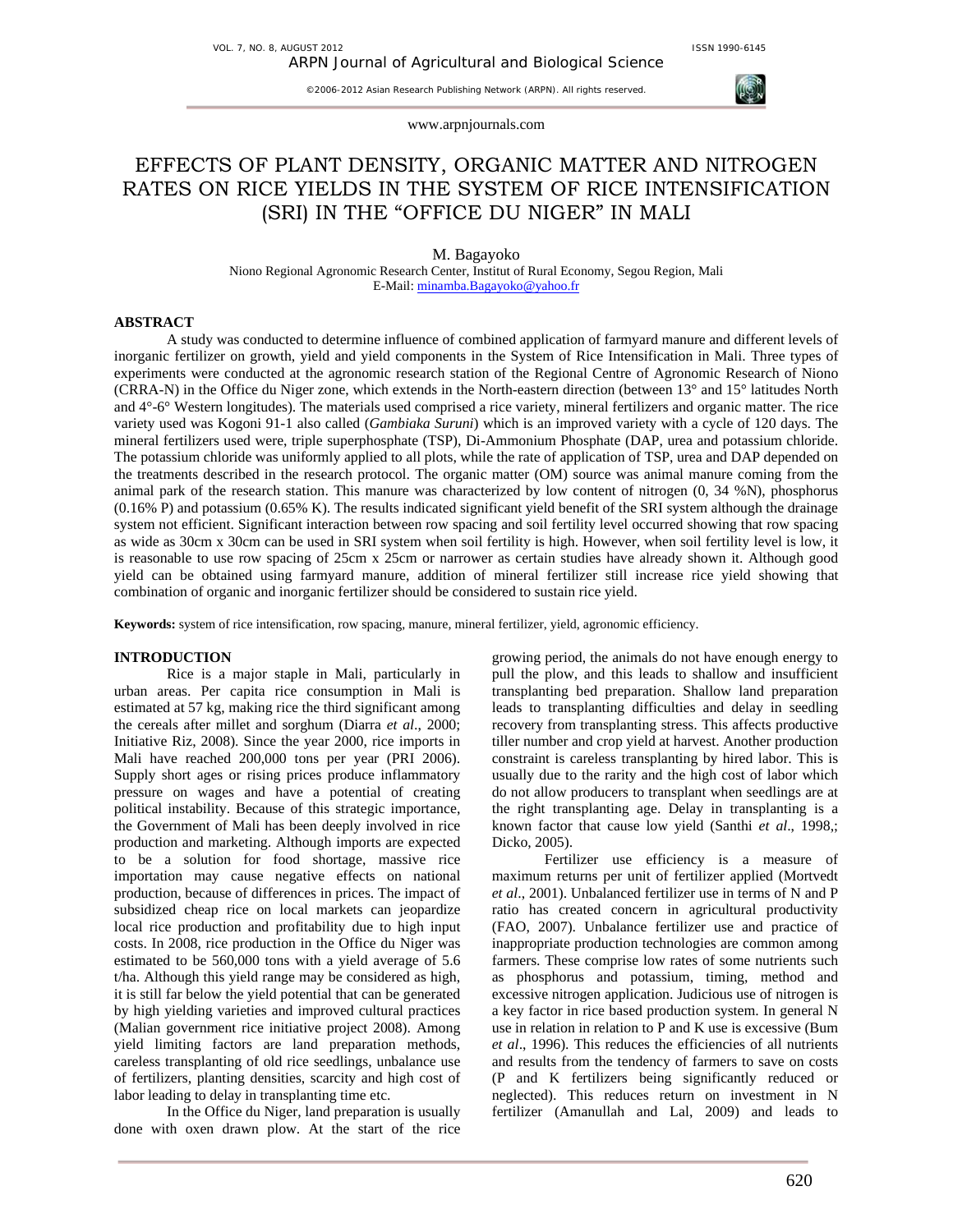#### www.arpnjournals.com

degradation of soil and causes environmental problems (Cisse and Amar, 2000).

Soils usually have low organic matter content and unbalanced fertilizer applications at improper time can severely affect nutrient uptake further reduce crop production. Organic materials such as green manure, compost and farmyard manure have demonstrated positive impact on yield and yield parameters in rice growing areas trough the world. However, there is a concern about the sustainability of sole application of these materials because of their low nutrient content which may not be enough to cover plant nutrient needs. For this reason, integrated nutrient management strategies have been proposed to include simultaneous use of both inorganic and organic materials as the most effective method to maintain a healthy and sustainable soil/plant system while increasing the productivity (Bado, 1997; Dembele, 2007; Raman *et al*., 1996; Singh *et al*., 1999). While synthetic fertilizer is applied to feed the plant on short term, organic compound are use to feed the soil system that feed the plant (Amir *et al*., 2011) making the combination a sustainable strategy for long term run.

In the recent decade, the new "System of Rice Intensification (SRI)", developed through empirical method in Madagascar, is seen to be a solution for food security and therefore, getting its way in developing countries especially in Africa because this system, under most circumstances can significantly increase the productivity of land, water, seeds, capital and labor use for irrigated rice (Kassam *et al*., 2011; Sathia and Sathya, 2009; Ceesay, 2011). This SRI has its own methodologies that include transplanting of very young seedling (8-15 days old), transplanting single seedling per hill at square pattern of 25cm x 25cm, 30cm x 30cm (or wider spacing), use of mechanical weeder to aerate the soil/plant system, alternate wetting and drying the soil (soil not flooded during the vegetation period), use of organic manure as nutrient source.

The present research was conducted to study influence of combined application of farmyard manure and different levels of inorganic fertilizer on growth, yield and yield components in the System of Rice Intensification in Mali.

## **MATERIALS AND METHODS**

#### **Experimental site**

In 2009 and 2002, three types of experiments were conducted at the agronomic research station of the Regional Rentre of Agronomic Research of Niono (CRRA-N) in Office du Niger zone. The Office du Niger is situated in the interior delta of the Niger River which extends in the North-eastern direction (between 13° and 15° latitudes North and 4°-6° Western longitudes). The climate is of Soudano-Sahélienne type, characterized by one rainy season (mid-June to October), one cold season (November-semi-February) and one hot season (mid-February mid-June). The average annual rainfall varies between 450 and 600 mm depending on the years. With

the climate change, the tendency takes shape towards the lower limit 450 mm per annum. The average temperature varies between  $14^{\circ}$  and  $40^{\circ}$ C (with the minimum in January-February and the maximum in April-May). The prevailing winds are harmattan (wind blowing north to south between November and April) and the monsoon which is a fresh wind (blowing south-north) from May to October. The experimentation was installed on a vertisol with weak internal and external drainage. The soils are characterized by a coarse structure and termed by the vernacular name "dian".

#### **Plots history**

The experimental design was installed on a plot having a cropping history of 5 years after 2 years fallow period. Before installing the experiment, a homogenization trial was setup using a rice crop. During this period, no mineral fertilization or organic nutrient source was applied.

#### **Materials used in the study**

The materials used in this study comprise a rice variety, mineral fertilizers and organic matter. The rice variety used was Kogoni 91-1 also called (*Gambiaka Suruni* ) which is an improved variety with a cycle of 120 days. The yield potential of this variety is estimated to be 10 T/ha. It is the most common variety used by farmers in the Office du Niger zone. This variety is highly appreciated by consumers.

The mineral fertilizers used were Di-Ammonium Phosphate (DAP) and Urea and potassium chloride. The potassium chloride was uniformly applied to all plots, while the rate of application of urea and DAP depended on the treatments described in the research protocol.

The organic matter (OM) source was animal manure coming from the animal park of the research station. This manure was characterized by low content of nitrogen (0, 34% N), phosphorus (0.16% P) and potassium (0.65% K).

## **Experimental setup**

# **First experiment**

#### **Treatments used**

Factorial combination of 3 rates organic fertilizer, 2 row spacing and 3 mineral fertilizers.

Row spacing (Rs):  $Rs1 = 25 \times 25$  cm  $Rs2 = 30 x 30 cm$ 

## **Organic fertilizer**

 $FO1 = 5$  T/ha of farmyard manure  $FO2 = 10$  T/ha of farmyard manure FO3 = 15 T/ha of farmyard manure

# **Mineral fertilizer**

 $FM1 = control (No fertilizer)$ FM2 = 100 kg/ha Urea and 50 kg/ha DAP (half of the recommended fertilizer)

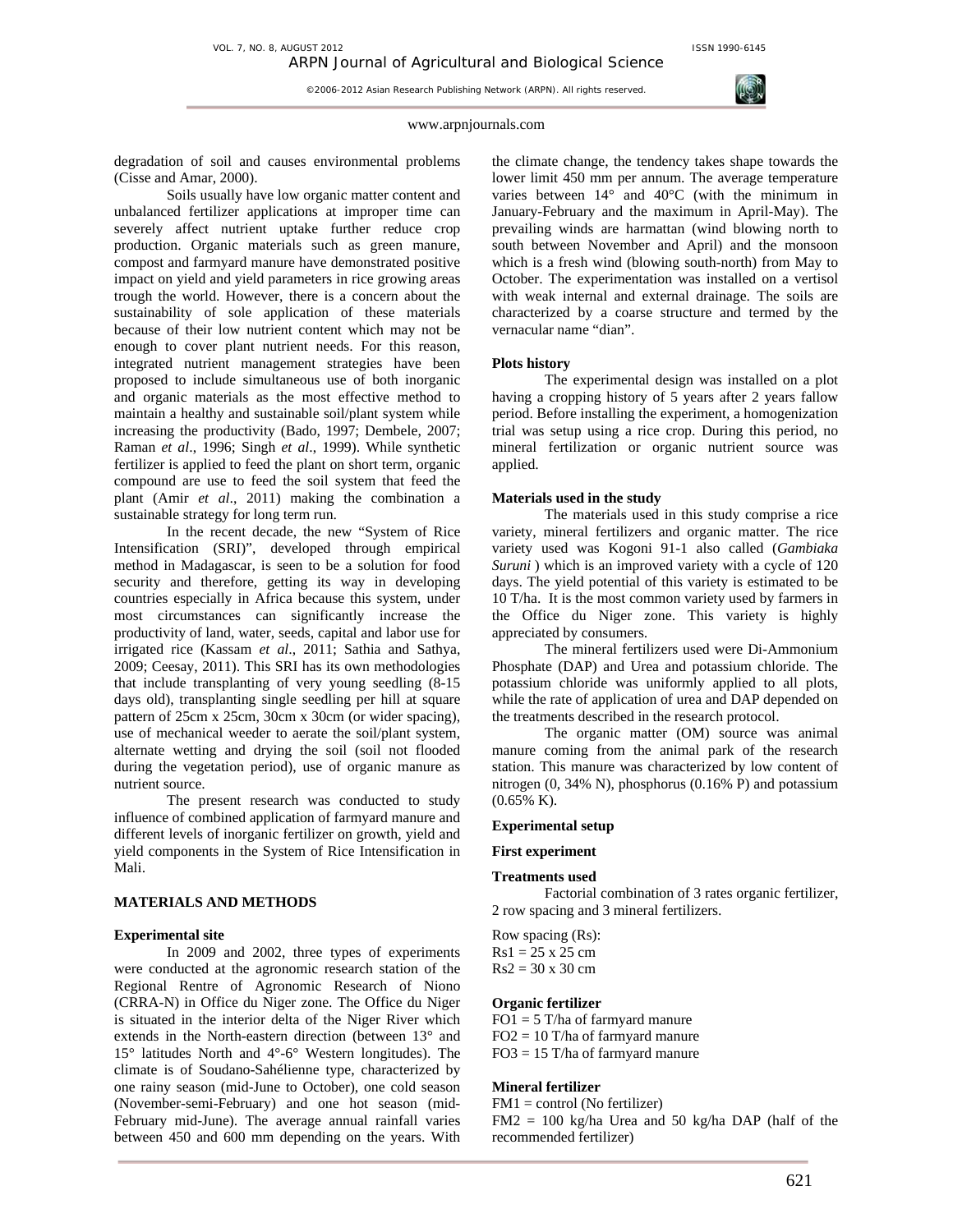

www.arpnjournals.com

FM3 = 200 kg/ha Urea and 100 kg/ha DAP (recommended fertilizer for the area).

## **Experimental layout**

The experimental design was a split plot with 3 rates of manure for main plots treatments and the combination of 2 densities and 3 rates of mineral fertilizers for secondary plot treatments. Secondary treatment combinations were randomly distributed within main plots. Each treatment was replicated 4 times.

# **Second experiment**

## **Treatment design**

The treatment design was a factorial combination of 3 rates of farmyard manure and 6 rates of nitrogen. The manure came from the animal park of the research station while nitrogen was applied in the form of urea. The treatment description is shown in Table-1.

| Table-1. Description of the treatments |               |
|----------------------------------------|---------------|
| Argonic fortilizor                     | Nitrogon love |

| Organic fertilizer     | Nitrogen levels    |
|------------------------|--------------------|
| $FO1 = 5$ T/ha manure  | $N1 = 0$ kg/ha N   |
| $FO2 = 10$ T/ha manure | $N2 = 40$ kg/ha N  |
| $FO3 = 15$ T/ha manure | $N3 = 80$ kg/ha N  |
|                        | $N4 = 120$ kg/ha N |
|                        | $N5 = 160$ kg/ha N |
|                        | $N6 = 200$ kg/ha N |

# **Experimental layout**

The 18 treatments were distributed within a randomized complete bloc design (RCBD) with 4 replications.

# **Third experiment**

## **Treatment design**

The treatment design was a factorial combination of 4 rates of phosphorus and 6 rates of nitrogen. The phosphorus source was triple super phosphate (TSP) while nitrogen was applied in the form of urea. The treatment description is shown in Table-2.

| <b>Phosphorus levels</b>  | Nitrogen rates                |
|---------------------------|-------------------------------|
| $P1 = 0$ kg/ha P          | $0 \text{ kg/ha}$ N<br>$N1 =$ |
| $P1 = 10 \text{ kg/ha} P$ | $N2 = 40$ kg/ha N             |
| $P2 = 20$ kg/ha P         | $N3 = 80$ kg/ha N             |
| $P4 = 30 \text{ kg/ha} P$ | $N4 = 120$ kg/ha N            |
|                           | $N5 = 160$ kg/ha N            |
|                           | $N6 = 200 \text{ kg/ha} N$    |

|  |  | Table-2. Description of the treatments. |
|--|--|-----------------------------------------|
|  |  |                                         |

# **Experimental layout**

The 24 treatments were distributed within a randomized complete bloc design (RCBD) with 4 replications.

## **Cultural practices**

The cultural practices were similar for all experiments. The land was submersed overnight and deeply plowed with animal traction after excess water was completely infiltrated within the soil profile. Then, subplot sizes of 5m×4m were laid out to receive treatments. All plots were surrounded by consolidated bunds. Main plot treatments were first installed then organic matter treatments were applied and thoroughly mixed up through the harrowing process. The seed beds were carefully prepared before transplant rice seedlings.

## **Raising rice seedlings in nursery**

The seedling bed was carefully prepared before sowing. The plot was hand plowed using traditional "hoe" and then manually harrowed and leveled. The seedbed was kept moist for two days then seeds were soaked overnight and planted in the nursery. The nursery was kept moist until full germination then regularly irrigated as needed without flooding.

# **Transplanting the seedlings**

Seedlings were transplanted (one seedling per hill) at 15 days after sowing in nursery. Transplanting spacing between hills depended on treatment description  $(25cm \times 25cm)$  for D1 and 30cm  $\times$  30cm for D2). SRI plots were supposed to be kept saturated until flowering, but the rainfall pattern did not always allow this practice. Frequent rains occurred in 2009 and 2010 and drainage was not always possible. Consequently, plots were sometimes maintained with standing water for 3-7 days (depending on rainfall intensify and frequency).

#### **Weed management**

The plots were kept weed free throughout the growing period. Weeding was done manually 2 weeks after transplanting then mechanically after on. A hand pushing rotavator was used twice each year with 10 days interval.

#### **Data collection and sampling**

Collected data concerned yield and yield parameters. Plant population and productive tillers/m² were recorded by counting the average of ten pockets taken randomly from each treatment in each plots. Plant height, grain per panicle, sterility % and 1000 grains weight were recorded.

# **Nutrient use efficiency analysis**

The nutrient use efficiency analysis was based on the partial factor productivity (PFP) and the agronomic efficiency (AE). These parameters were calculated as follow: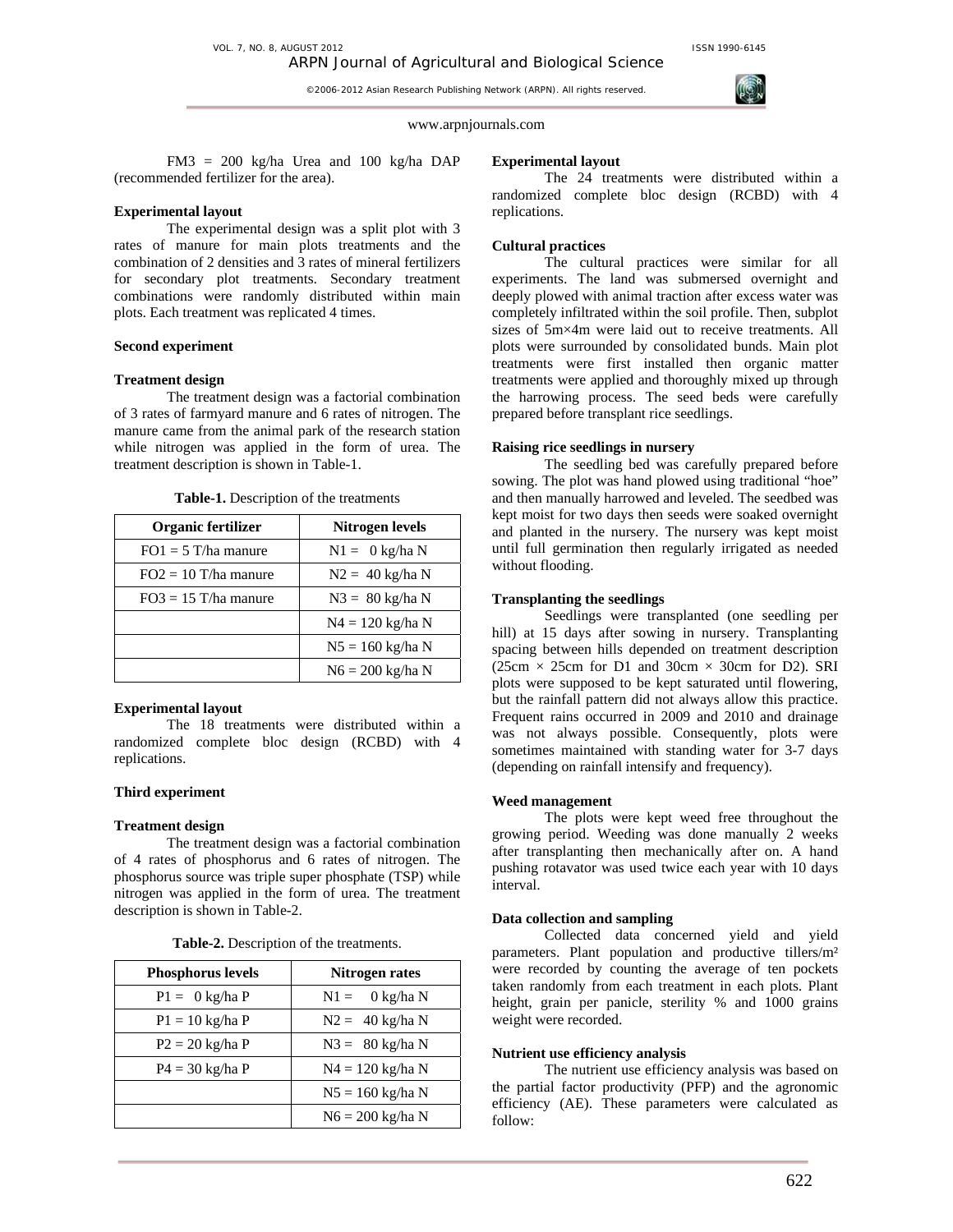VOL. 7, NO. 8, AUGUST 2012 **ISSN 1990-6145** 

## ARPN Journal of Agricultural and Biological Science

©2006-2012 Asian Research Publishing Network (ARPN). All rights reserved.



#### www.arpnjournals.com

 $AE =$  Rice yield in fertilizer plot – Rice yield in control plot (kg) Quantity of fertilizer nutrient applied

Rice grain yield **PFP** Amount of fertilizer nutrients

#### **Economic analysis**

The economic analysis was based on the value cost ratio (VCR) analysis calculated as fallow:

$$
VCR = \frac{Value\ of\ the\ additional\ yield}{Value\ of\ fertilizer\ used}
$$

#### **Statistical analysis**

Analysis of variance was performed with the GENSTAT 5 release 3 (Lawes Agricultural Trust, 1993) the split-plot designs with manure applications as the main factor and the combination of planting density x N rates as the sub-factor in each year. Means were compared by using the standard error of the difference of the means (Sed). Analysis of variance was carried out on all parameters for the two-year period.

## **RESULTS**

## **Influence of planting density, manure and mineral fertilizer on yield and yield components**

The data presented in Tables 3 and 4 showed significant interactions between row spacing and mineral fertilizer and between mineral fertilizers and manure in years 2009 and 2010. These interactions were illustrated in Figure-1 and Figure-2.

## **Row spacing and mineral fertilizer interaction effects on rice paddy yield**

Figure-1 shows that with no fertilizer application, rice yield was lower at with wide row spacing (30cm x 30cm) than narrow row spacing (25cm x 25cm). With  $\frac{1}{2}$ recommended fertilizer applications, rice yield was similar for both row spacing. At recommended fertilizer rate, rice yield increased with wider row spacing compared with narrower one ( $P = 0.05$ ).



**Figure-1.** Interaction between row spacing and mineral fertilizer application rates.

Figure-2 shows that paddy yields were lower when no mineral fertilizer was applied. Addition of recommended or ½ recommended fertilizer increased rice yield by 32% at 5T ha<sup>-1</sup> manure, 32% to 55% at 10T ha<sup>-1</sup>

manure and  $25{\text -}26\%$  at 15T ha<sup>-1</sup> manure. These show a synergic effect between mineral fertilizer applications and manure.



**Figure-2.** Interaction effects of manure and mineral fertilizer on rice yield in the SRI system at Niono research station in 2009.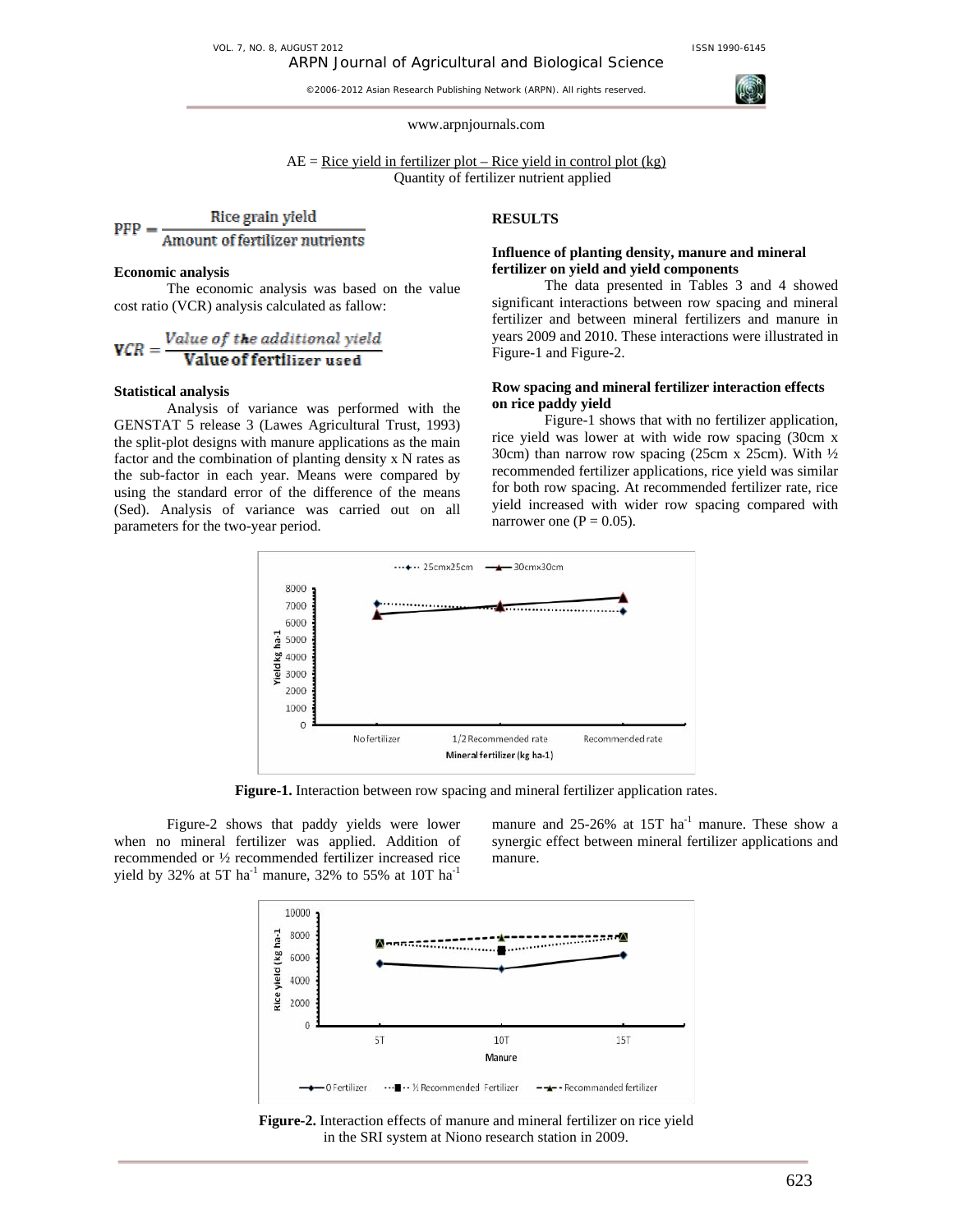

# www.arpnjournals.com

|                                    | <b>Plant</b><br>height<br>(cm) | <b>Tiller</b><br>number<br>per m <sup>2</sup> | <b>Panicles</b><br>number<br>per m <sup>2</sup> | <b>Thousand</b><br>grains<br>weight $(g)$ | Paddy<br>yield<br>kg/ha |
|------------------------------------|--------------------------------|-----------------------------------------------|-------------------------------------------------|-------------------------------------------|-------------------------|
| <b>Row spacing (Rowsp)</b>         |                                |                                               |                                                 |                                           |                         |
| $25cm \times 25cm$                 | 84.03                          | 173, 12                                       | 157,12                                          | 23, 8                                     | 6860                    |
| 30cm x 30cm                        | 83.28                          | 213, 28                                       | 194,4                                           | 24.0                                      | 6890                    |
| P>F                                | 0.533                          | 0,004                                         | 0,003                                           | 0,552                                     | 0,96                    |
| Sed                                | 1.067                          | 4,896                                         | 4,016                                           | 0,303                                     | 606,5                   |
| <b>Rates of manure</b>             |                                |                                               |                                                 |                                           |                         |
| 5 T/ha manure                      | 83.62                          | 189, 28                                       | 175,2                                           | 24, 52                                    | 6810                    |
| 10 T/ha manure                     | 83.50                          | 200, 64                                       | 180,16                                          | 23, 24                                    | 6780                    |
| T/ha manure                        | 83.83                          | 189,6                                         | 172                                             | 23, 94                                    | 7035                    |
| Mineral fertilizer<br>(MineralF)   |                                |                                               |                                                 |                                           |                         |
| 0 Mineral fertilization            | 82.42                          | 184, 96                                       | 170,08                                          | 24, 17                                    | 6820                    |
| 1/2Recommended rate<br>fertilizer  | 83.04                          | 192, 8                                        | 173,6                                           | 24,07                                     | 6840                    |
| Complete recommended<br>fertilizer | 85.50                          | 201, 92                                       | 183,52                                          | 23, 47                                    | 6970                    |
| Sed                                | 1.328                          | 7,728                                         | 6,768                                           | 0,708                                     | 186, 5                  |
|                                    |                                |                                               | P>F                                             |                                           |                         |
| MineralF                           | 0.058                          | 0.099                                         | 0.130                                           | 0.570                                     | 0.683                   |
| Manure                             | 0.968                          | 0.262                                         | 0.473                                           | 0.201                                     | 0.335                   |
| Rowspac. MineralF                  | 0.856                          | 0.834                                         | 0.394                                           | 0.452                                     | 0.005                   |
| Rowspac. Manure                    | 0.963                          | 0.982                                         | 0.962                                           | 0.647                                     | 0.026                   |
| MineralF. Manure                   | 0.721                          | 0.153                                         | 0.080                                           | 0.543                                     | 0.019                   |
| Rowspac. MineralF. Manure          | 0.332                          | 0.275                                         | 0.236                                           | 0.961                                     | 0.587                   |
| $CV\%$                             | 5.5                            | 13.9                                          | 13.3                                            | 10.3                                      | 9.4                     |

# **Table-3.** Row spacing, mineral fertilizer and manure effects on yield and yield component in Niono research station in 2009.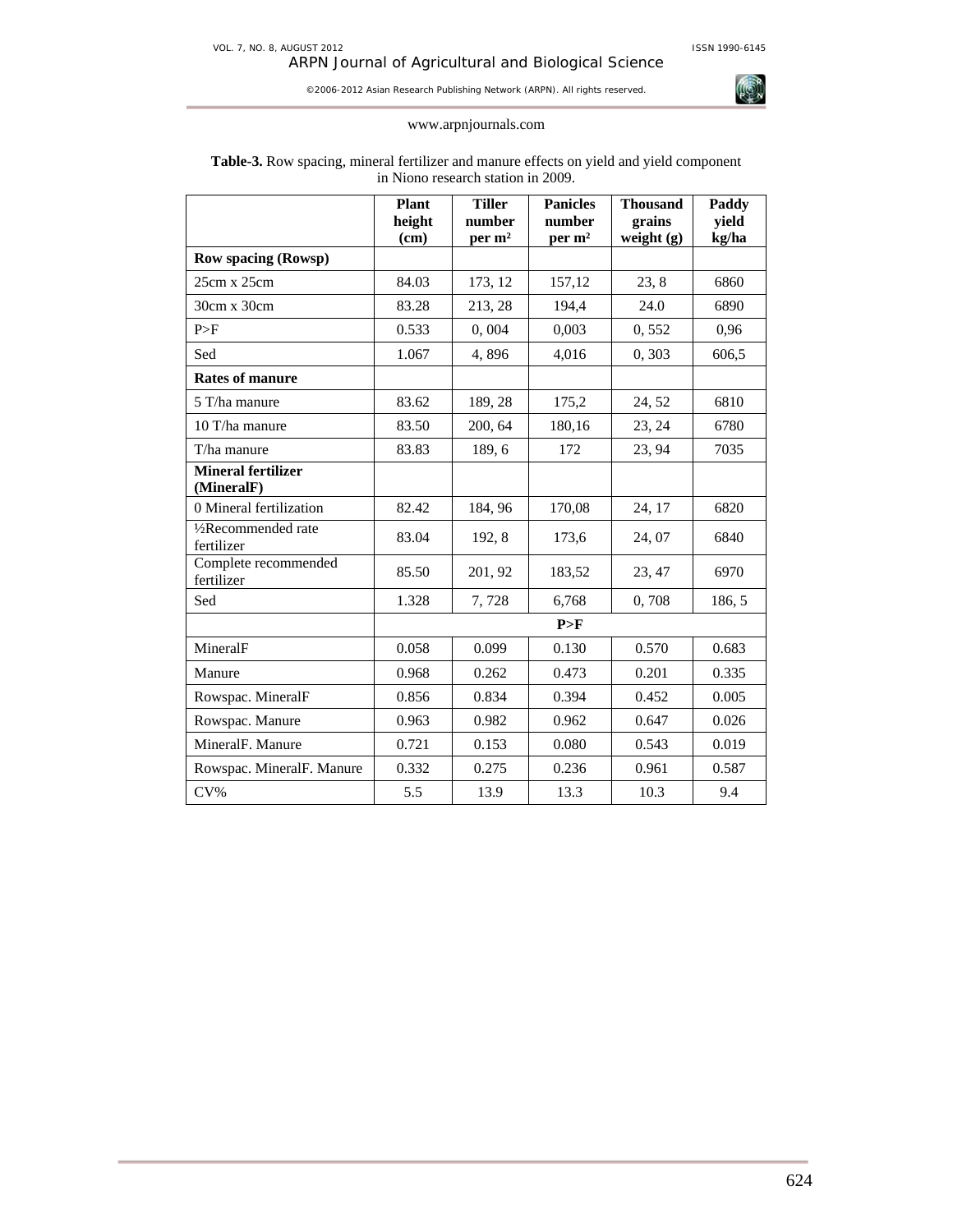

#### www.arpnjournals.com

|                                                | <b>Plant</b><br>height<br>(cm) | <b>Tiller</b><br>number<br>per m <sup>2</sup> | <b>Panicles</b><br><b>Number</b><br>per m <sup>2</sup> | <b>Thousand</b><br>grains<br>weight (g) | Paddy<br>yield<br>kg/ha |
|------------------------------------------------|--------------------------------|-----------------------------------------------|--------------------------------------------------------|-----------------------------------------|-------------------------|
| <b>Row spacing</b>                             |                                |                                               |                                                        |                                         |                         |
| 25cm x 25cm                                    | 85.89                          | 135.68                                        | 175.2                                                  | 23.78                                   | 6917                    |
| 30cm x 30cm                                    | 84.47                          | 135.12                                        | 202.3                                                  | 23.87                                   | 7125                    |
| P>F                                            | 0.336                          | 0.654                                         | 0.024                                                  | 0.725                                   | 0.754                   |
| Sed                                            | 1.238                          | 1.127                                         | 6.40                                                   | 0.217                                   | 606.2                   |
| <b>Mineral fertilizer</b>                      |                                |                                               |                                                        |                                         |                         |
| 0 Fertilization                                | 84.92                          | 131.90                                        | 172.0                                                  | 24.15                                   | 6819                    |
| 1/ <sub>2</sub> Recommended rate<br>fertilizer | 84.33                          | 135.96                                        | 186.2                                                  | 24.06                                   | 7025                    |
| Complete recommended<br>fertilizer             | 86.29                          | 138.34                                        | 208.1                                                  | 23.27                                   | 7219                    |
| Sed                                            | 1.175                          | 1.787                                         | 10.24                                                  | 0.663                                   | 192.9                   |
| <b>Rates of manure</b>                         |                                |                                               |                                                        |                                         |                         |
| 5 T/ha manure                                  | 85.12                          | 135.98                                        | 179.7                                                  | 24.30                                   | 6954                    |
| 10 T/ha manure                                 | 84.33                          | 134.95                                        | 195.7                                                  | 23.24                                   | 6927                    |
| T/ha manure                                    | 86.08                          | 135.27                                        | 190.9                                                  | 23.94                                   | 7181                    |
| Sed                                            | 1.175                          | 1.787                                         | 10.24                                                  | 0.663                                   | 192.9                   |
|                                                |                                |                                               | P>F                                                    |                                         |                         |
| MineralF                                       | 0.337                          | 0.003                                         | 0.004                                                  | 0.352                                   | 0.127                   |
| Manure                                         | 0.242                          | 0.841                                         | 0.285                                                  | 0.273                                   | 0.359                   |
| Rowspac. MineralF                              | 0.833                          | 0.692                                         | 0.235                                                  | 0.335                                   | < 0.001                 |
| Rowspac. Manure                                | 0.139                          | 0.873                                         | 0.838                                                  | 0.540                                   | 0.548                   |
| MineralF. Manure                               | 0.408                          | 0.696                                         | 0.334                                                  | 0.489                                   | 0.025                   |
| Rowspac. MineralF. Manure                      | 0.562                          | 0.356                                         | 0.695                                                  | 0.996                                   | 0.618                   |
| $CV\%$                                         | 4.8                            | 4.6                                           | 18.8                                                   | 9.6                                     | 9.5                     |

# **Table-4.** Row spacing, mineral fertilizer and manure effects on yield and yield component in Niono research station in 2010.

# **Effects on other yield parameters**

In general row spacing had some significant influence on tiller number and panicle number (Table-3). With wider row spacing, tiller number ( $P = 0.004$ ) and panicle number ( $P = 0.003$ ) increased in 2009. In 2010,

differences were not significant for tiller number, but panicle numbers increased significantly ( $P = 0.024$ ). The combined analysis of variances of the two year experiments indicated year interaction with row spacing (Table-5).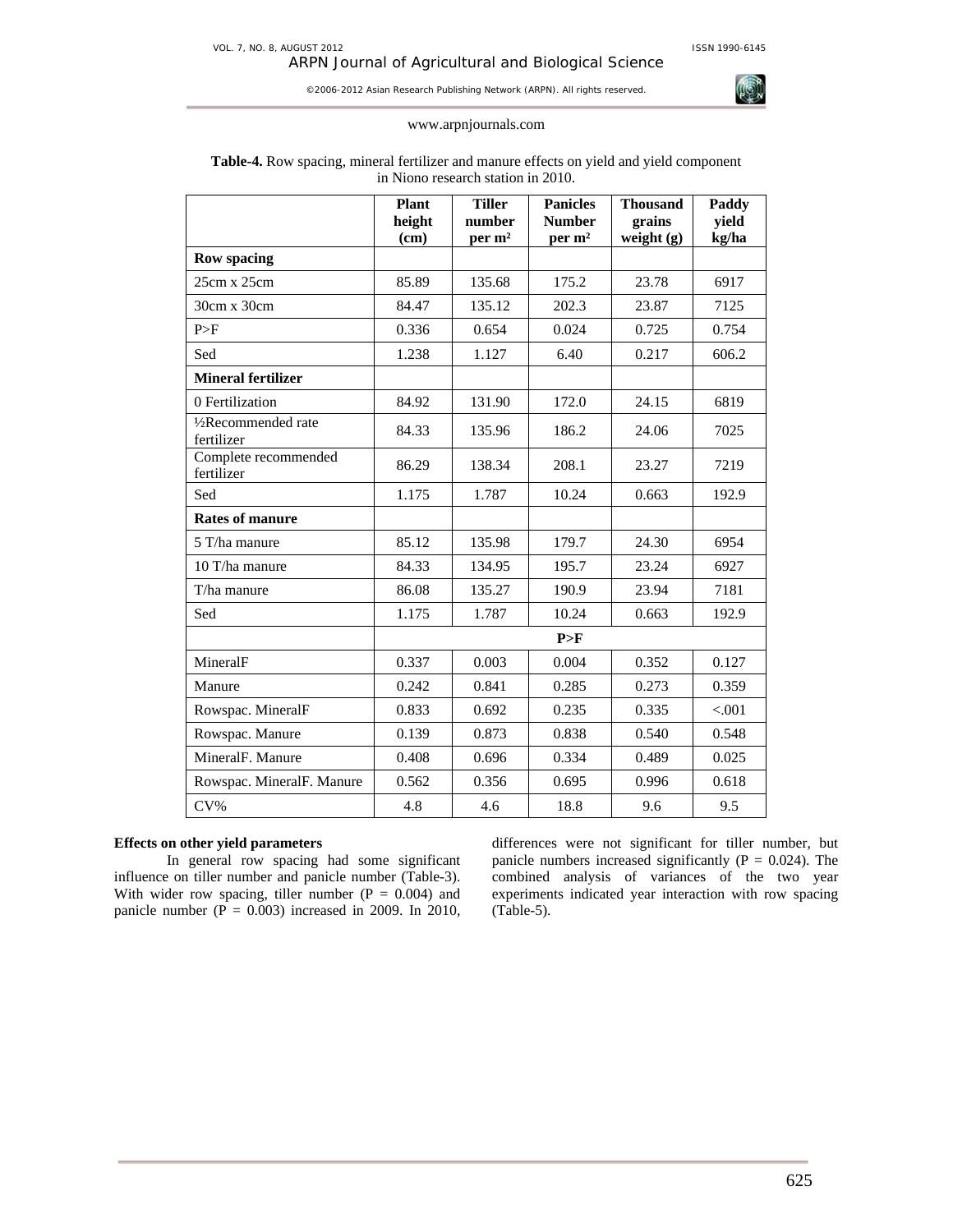ARPN Journal of Agricultural and Biological Science ©2006-2012 Asian Research Publishing Network (ARPN). All rights reserved.

www.arpnjournals.com



# **Table-5.** Degree of freedom and F probability of yield and yield components (averaged over two years 2009-2010) in row spacing x manure x mineral fertilizer experiment at Niono research station.

| <b>Variate</b>                      |                | <b>Plant</b><br>height | <b>Tiller</b><br>number | Panicle<br>number | 1000 grains<br>weight $(g)$ | Paddy<br>yield<br>(kg) |
|-------------------------------------|----------------|------------------------|-------------------------|-------------------|-----------------------------|------------------------|
| Source of variation                 | d.f.           |                        |                         | F pr.             |                             |                        |
| Rep stratum                         | 3              |                        |                         |                   |                             |                        |
| Rep. Yr stratum                     |                |                        |                         |                   |                             |                        |
| Yr                                  | $\mathbf{1}$   | 0.014                  | 0.001                   | 0.035             | 0.337                       | 0.015                  |
| Residual                            | 3              |                        |                         |                   |                             |                        |
| Rep.Yr.Rowspac stratum              |                |                        |                         |                   |                             |                        |
| Rowspac                             | 1              | 0.233                  | < .001                  | < .001            | 0.471                       | 0.788                  |
| Yr.Rowspac                          | 1              | 0.698                  | < .001                  | 0.221             | 0.761                       | 0.845                  |
| Residual                            | 6              |                        |                         |                   |                             |                        |
| Rep. Yr. Rowspac.*Units*<br>stratum |                |                        |                         |                   |                             |                        |
| MineralF                            | $\overline{2}$ | 0.028                  | 0.016                   | < 0.001           | 0.199                       | 0.115                  |
| Manure                              | $\overline{2}$ | 0.409                  | 0.324                   | 0.219             | 0.049                       | 0.110                  |
| Yr.MineralF                         | $\overline{2}$ | 0.467                  | 0.409                   | 0.181             | 0.974                       | 0.614                  |
| Rowspac. MineralF                   | $\overline{2}$ | 0.711                  | 0.755                   | 0.107             | 0.148                       | < 0.001                |
| Yr.Manure                           | $\overline{2}$ | 0.633                  | 0.237                   | 0.467             | 0.965                       | 1.000                  |
| Rowspac. Manure                     | $\overline{2}$ | 0.296                  | 0.994                   | 0.920             | 0.346                       | 0.274                  |
| MineralF. Manure                    | $\overline{4}$ | 0.222                  | 0.215                   | 0.031             | 0.159                       | < 0.01                 |
| Yr.Rowspac. MineralF                | $\overline{2}$ | 0.997                  | 0.907                   | 0.653             | 0.968                       | 0.839                  |
| Yr.Rowspac. Manure                  | $\overline{2}$ | 0.514                  | 0.959                   | 0.825             | 0.977                       | 1.000                  |
| Yr.MineralF. Manure                 | $\overline{4}$ | 0.991                  | 0.120                   | 0.889             | 0.999                       | 1.000                  |
| Rowspac. MineralF. Manure           | $\overline{4}$ | 0.142                  | 0.262                   | 0.303             | 0.947                       | 0.227                  |
| Residual                            | 100            |                        |                         |                   |                             |                        |
| Total                               | 143            |                        |                         |                   |                             |                        |

## **Increasing rates of nitrogen fertilizer and manure on yield and yield components of rice**

The results of experiment two on increasing rates of nitrogen and manure, presented in Table-6 did not show any significant interaction between factors. Also, no significant differences were observed with manure rates. Manure effects were very heterogeneous and high rates

did not necessarily increase crop yield. Application of different rates of nitrogen had some influence on grain number per panicle ( $P = 0.019$ ) and grain yield ( $P < 0.001$ ). In general the responses to nitrogen rates were linear with  $R<sup>2</sup> = 0.777$  for grain per panicle and  $R<sup>2</sup> = 0$ , 926 for grain yield per ha (Figure-3a and Figure-3b).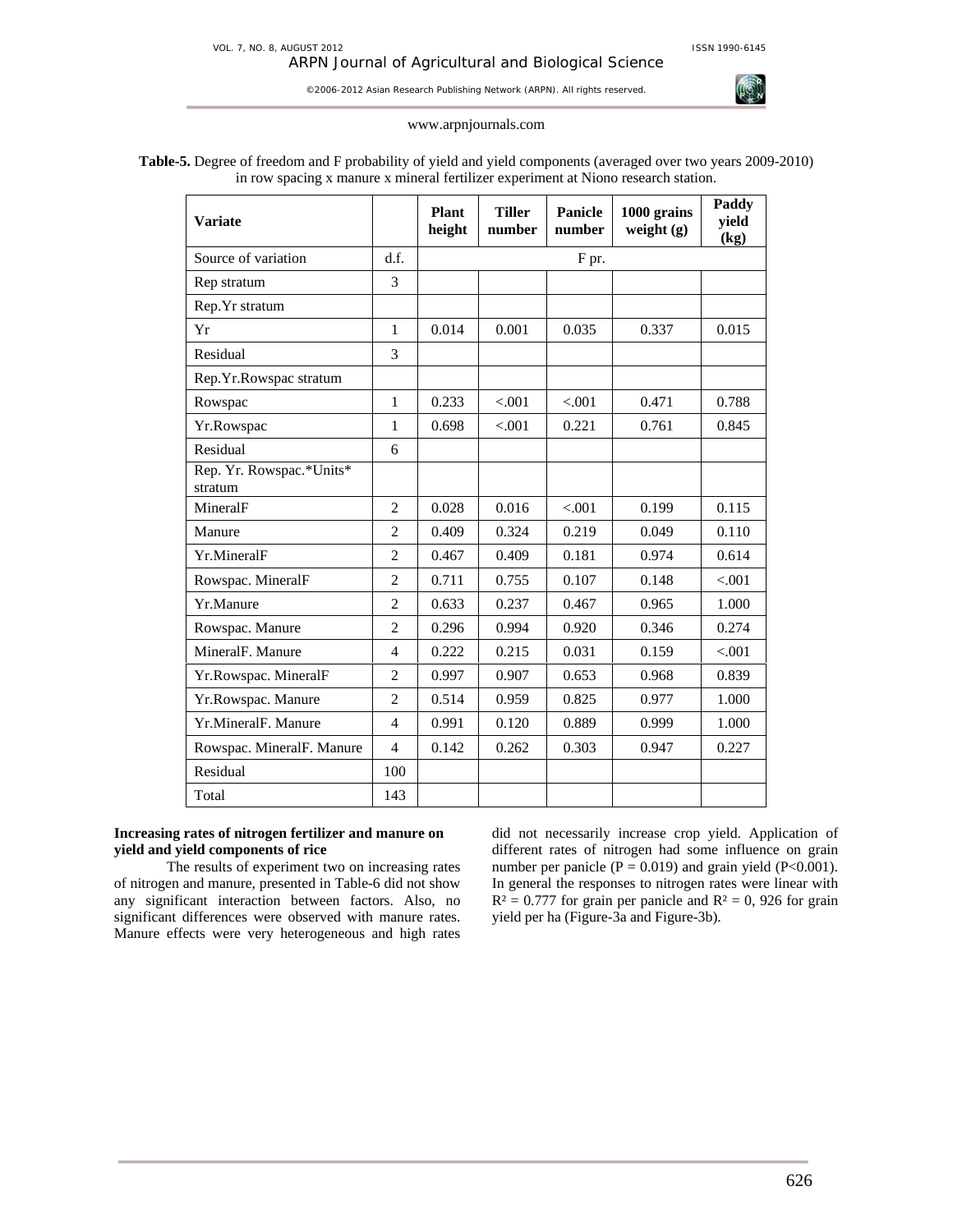**AGE** 

©2006-2012 Asian Research Publishing Network (ARPN). All rights reserved.





**Figure-3.** Influence of different rates of nitrogen on yield and yield parameters.

|                          | <b>Tiller number</b><br>per $m2 60$<br><b>DAP</b> | <b>Grain number</b><br>per panicle | Number of<br>panicle per<br>m <sup>2</sup> | Paddy yield<br>kg/ha |  |
|--------------------------|---------------------------------------------------|------------------------------------|--------------------------------------------|----------------------|--|
| Rate of phosphorus       |                                                   |                                    |                                            |                      |  |
| $FO1 = 5$ T/ha manure    | 319.2                                             | 76.6                               | 291.04                                     | 8644                 |  |
| $FO2 = 10$ T/ha manure   | 311.3                                             | 75.9                               | 294.3                                      | 9071                 |  |
| $FO3 = 15$ T/ha manure   | 305.4                                             | 76.5                               | 287.2                                      | 8771                 |  |
| S.e.d.                   | 24.896                                            | 6.41                               | 22.16                                      | 551.2                |  |
| Rate of nitrogen         |                                                   |                                    |                                            |                      |  |
| 0 <sup>N</sup>           | 303.3                                             | 71.4                               | 281.6                                      | 7451                 |  |
| 40N                      | 311.2                                             | 75.2                               | 285.6                                      | 7850                 |  |
| 80N                      | 302.2                                             | 75.3                               | 290.51                                     | 8953                 |  |
| 120N                     | 321.4                                             | 79.2                               | 291.6                                      | 8999                 |  |
| 160N                     | 312.2                                             | 78.2                               | 298.56                                     | 9892                 |  |
| 200N                     | 321.5                                             | 78.5                               | 297.21                                     | 9828                 |  |
| S.e.d.                   | 30.496                                            | 7.86                               | 27.136                                     | 779.6                |  |
|                          |                                                   | P>F                                |                                            |                      |  |
| Manure                   | 0.408                                             | 0.677                              | 0.616                                      | 0.601                |  |
| Nitrogen                 | 0.214                                             | 0.019                              | 0.159                                      | < 0.001              |  |
| Manure x nitrogen        | 0.867                                             | 0.252                              | 0.77                                       | 0.997                |  |
| S.e.d. manure x nitrogen | 38.11                                             | 15.71                              | 33.92                                      | 1350.3               |  |
| $CV\%$                   | 20                                                | 21.6                               | 19.4                                       | 21.6                 |  |

| <b>Table-6.</b> Influence of manure and nitrogen rates on yield and yield parameters in the system of |
|-------------------------------------------------------------------------------------------------------|
| rice intensification (SRI), Niono, 2010.                                                              |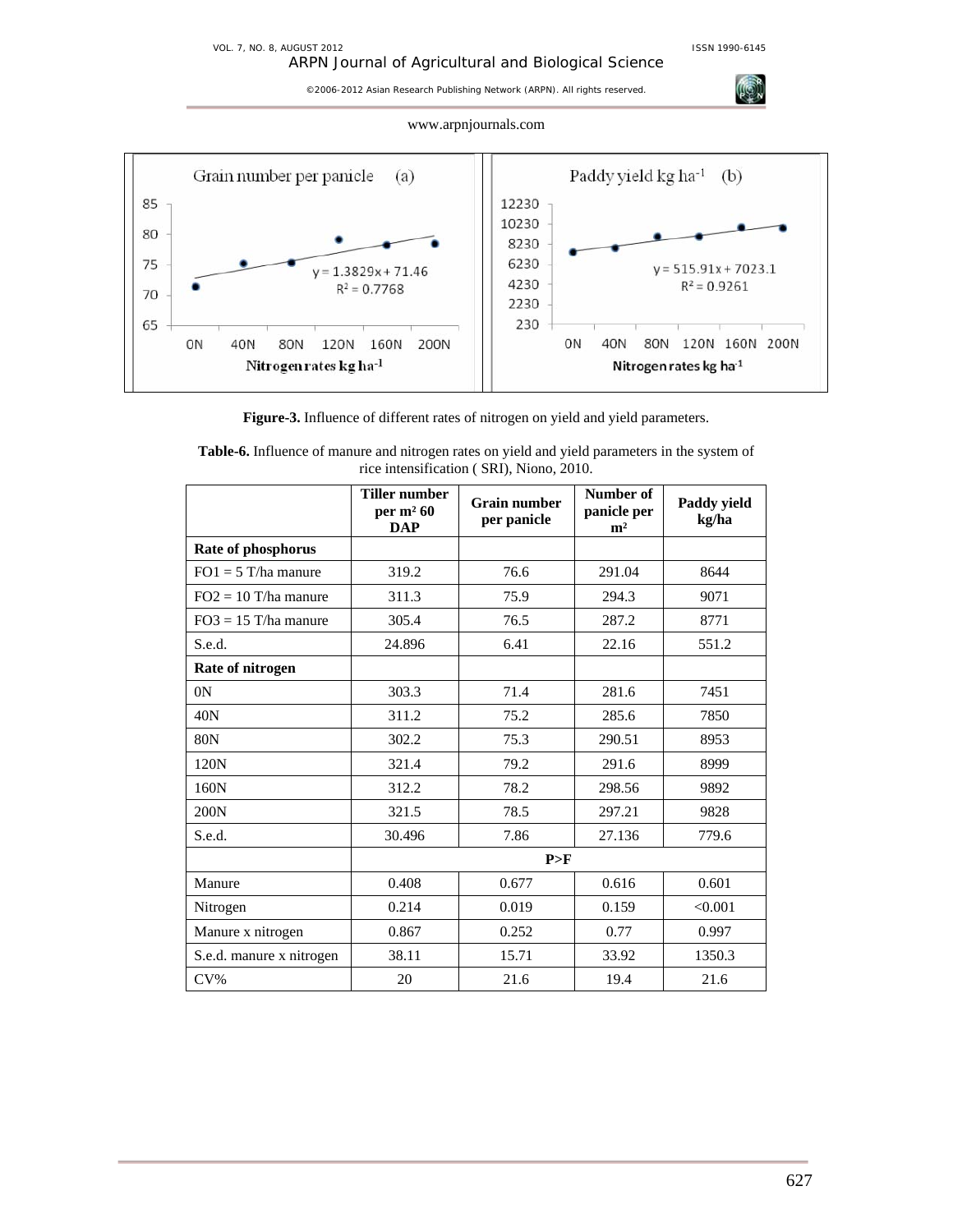

#### www.arpnjournals.com

|                    | Tiller number<br>per m <sup>2</sup> 60 DAP | <b>Grain number</b><br>per panicle | Number of<br>panicle per m <sup>2</sup> | Paddy yield<br>kg/ha |  |  |
|--------------------|--------------------------------------------|------------------------------------|-----------------------------------------|----------------------|--|--|
| Rate of phosphorus |                                            |                                    |                                         |                      |  |  |
| 0P                 | 323.52                                     | 71.6                               | 291.04                                  | 6613                 |  |  |
| 10P                | 302.88                                     | 69.9                               | 283.2                                   | 6794                 |  |  |
| 20P                | 309.44                                     | 71.6                               | 284                                     | 6917                 |  |  |
| 30P                | 281.12                                     | 77.3                               | 262.72                                  | 6972                 |  |  |
| <b>SED</b>         | 24.896                                     | 6.41                               | 22.16                                   | 312.1                |  |  |
| Rate of nitrogen   |                                            |                                    |                                         |                      |  |  |
| 0 <sup>N</sup>     | 278.24                                     | 62.3                               | 258.56                                  | 6310                 |  |  |
| 40N                | 281.28                                     | 82.5                               | 254.56                                  | 5954                 |  |  |
| 80N                | 284.8                                      | 84.4                               | 267.36                                  | 7166                 |  |  |
| 120N               | 310.24                                     | 62.1                               | 277.76                                  | 7639                 |  |  |
| 160N               | 339.36                                     | 78.1                               | 313.6                                   | 6925                 |  |  |
| 200N               | 331.36                                     | 66.2                               | 309.44                                  | 6950                 |  |  |
| <b>SED</b>         | 30.496                                     | 7.86                               | 27.136                                  | 382.3                |  |  |
|                    | P>F                                        |                                    |                                         |                      |  |  |
| Dose P             | 0.408                                      | 0.677                              | 0.616                                   | 0.67                 |  |  |
| Dose N             | 0.214                                      | 0.029                              | 0.159                                   | 0.011                |  |  |
| Dose N x P         | 0.867                                      | 0.252                              | 0.77                                    | 0.985                |  |  |
| <b>SED</b>         | 38.11                                      | 15.71                              | 33.92                                   | 764.6                |  |  |
| CV(%)              | 20                                         | 21.6                               | 19.4                                    | 15.8                 |  |  |

## **Table-7.** Phosphorus and nitrogen interaction effects on yield parameters in 2010

**Table-8.** Phosphorus and nitrogen interaction effects on yield parameters in 2011

|                    | Tiller number    | <b>Grain number</b> | Number of                  | Paddy yield |
|--------------------|------------------|---------------------|----------------------------|-------------|
|                    | per $m^2$ 60 DAP | per panicle         | panicle per m <sup>2</sup> | kg/ha       |
| Rate of phosphorus |                  |                     |                            |             |
| 0P                 | 304.52           | 81.6                | 279.0                      | 6901        |
| 10P                | 321.88           | 79.9                | 296.2                      | 7263        |
| 20P                | 300.44           | 81.6                | 297.0                      | 7372        |
| 30P                | 291.12           | 87.3                | 295.7                      | 7384        |
| <b>SED</b>         | 24.896           | 6.41                | 292.0                      | 312.1       |
| Rate of nitrogen   |                  |                     |                            |             |
| 0 <sup>N</sup>     | 274.21           | 72.3                | 270.55                     | 6110        |
| 40N                | 285.28           | 92.5                | 270.68                     | 7152        |
| 80N                | 285.8            | 94.4                | 270.36                     | 7160        |
| 120N               | 311.11           | 92.1                | 311.49                     | 7527        |
| 160N               | 339.2            | 78.1                | 316.25                     | 7781        |
| 200N               | 331.36           | 66.2                | 312.55                     | 7650        |
| <b>SED</b>         | 30.496           | 7.88                | 391.98                     | 282.3       |
|                    |                  | P>F                 |                            |             |
| Dose P             | 0.308            | 0.572               | 0.518                      | 0.671       |
| Dose N             | 0.234            | 0.019               | 0.259                      | ${<}001$    |
| Dose $N \times P$  | 0.768            | 0.352               | 0.75                       | 0.985       |
| <b>SED</b>         | 39.41            | 14.62               | 36.92                      | 764.6       |
| CV(%)              | 20               | 25.6                | 19.4                       | 19.8        |

## **Effects of phosphorus and nitrogen (experiment 3)**

The two years results did not show any significant differences between phosphate and nitrogen rates (Table-7). Also, no significant effects of phosphate rates were observed. As in the previous experiment nitrogen application affected linearly the number of grain per panicle and the grain yield. The response curve had similar trend as for experiment 2. The yields always increase with

the addition of nitrogen up to 200 kg N  $ha^{-1}$ . However, economic level should be considered when using increasing rates of N.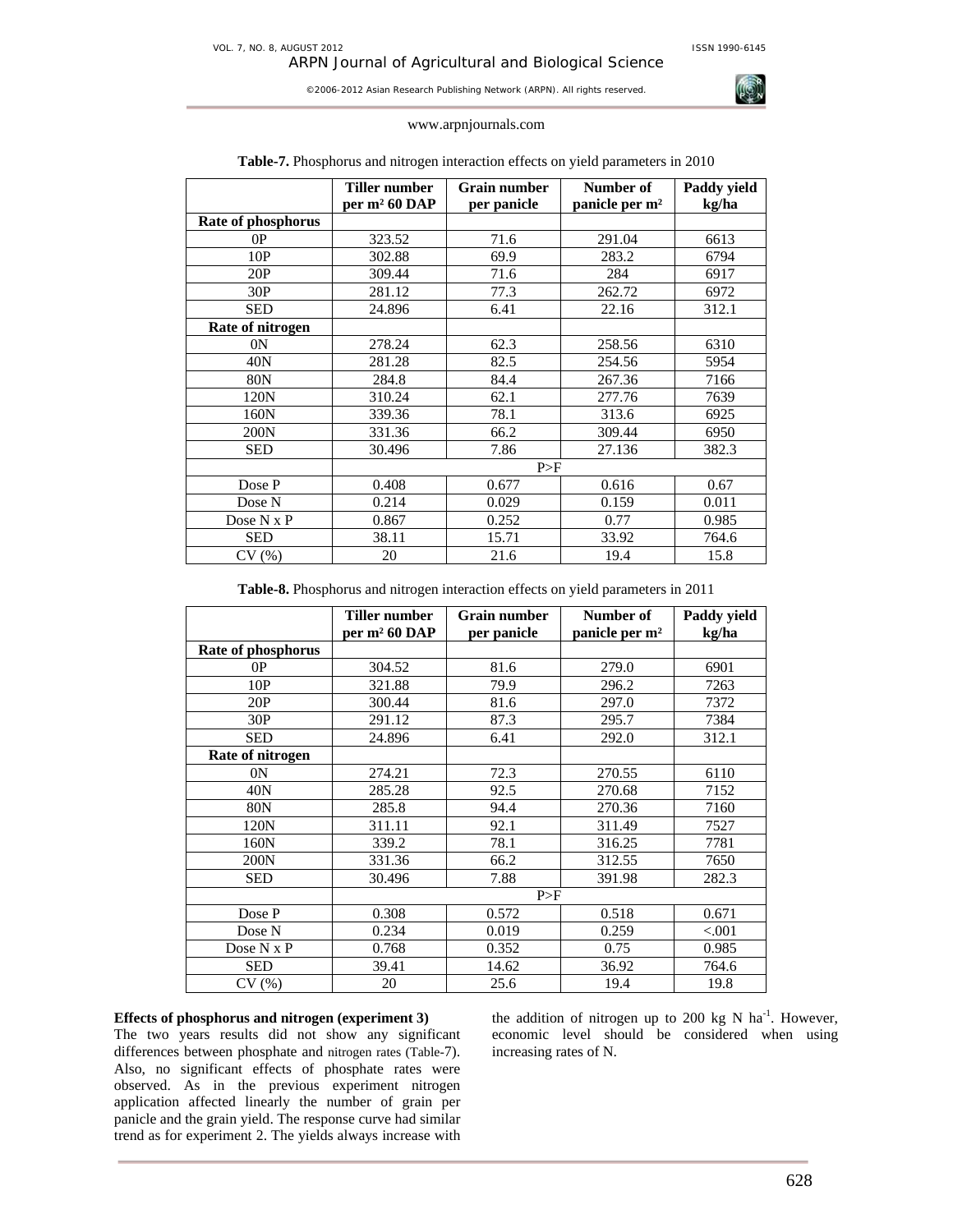

#### www.arpnjournals.com

# **Partial factor productivity of nutrients applied**

The partial factor productivity of applied nutrients expressed as the ratio of rice yield per unit fertilizer  $(N+P)$  varied greatly from 12 to 105 kg depending on the treatment (Table-9). In general the partial factor productivity declined with increasing level of NxP application. The highest value (105.5 kg) was observed with minimum P application at O N level  $(P1xN0)$  and the lowest value  $(12.3 \text{ kg})$  with the highest fertilizer rate (P3xN5). The values for the other treatments were within these two extremes.

## **Agronomic efficiency**

The agronomic efficiencies calculated as the ratio of yield increments due to nitrogen and phosphorus per unit of nutrient applied (Table-9) varied according to treatments. Agronomic efficiencies varied from 3.73 kg to 15.80 kg grain per kg of nutrient applied. Agronomic efficiency due to nitrogen rates (N rates with no P) was the highest with minimum N application and the lowest, with the higher rate. Agronomic efficiency due to phosphorus application at zero N level ranged from 4.7 to 5.5 kg grain with no significant differences between rates.

**Table-9.** Interactive impact of nitrogen and phosphorus supply on partial factor productivity, agronomic efficiency and cost value ratio of rice in the Office du Niger zone.

| <b>Fertilizer</b><br>applied    | Amount<br>of<br>fertilizer<br>$(kg ha^{-1})$ | Cost of<br>fertilizer<br>(CFA) | Grain<br>vield<br>$\mathrm{Kg}$ ha <sup>-1</sup> | <b>Yield</b><br>increase<br>over<br>control | Value of<br>increased<br>yield | Partial<br>factor<br>productivity | Agronomic<br>efficiency | <b>Value</b><br>cost<br>ration<br>(VCR) |
|---------------------------------|----------------------------------------------|--------------------------------|--------------------------------------------------|---------------------------------------------|--------------------------------|-----------------------------------|-------------------------|-----------------------------------------|
| $P0 \times N0$                  |                                              | $\overline{\phantom{a}}$       | 4825                                             |                                             | ÷,                             |                                   | ä,                      | ÷,                                      |
| P0 x N1                         | 87                                           | 21750                          | 6200                                             | 1375                                        | 206250                         | 71,3                              | 15,80                   | 9,5                                     |
| $P0 \times N2$                  | 174                                          | 43500                          | 7089                                             | 2264                                        | 339600                         | 40,7                              | 13,01                   | 7,8                                     |
| P0 x N3                         | 261                                          | 65250                          | 7734                                             | 2909                                        | 436350                         | 29,6                              | 11,15                   | 6,7                                     |
| P0 x N4                         | 348                                          | 87000                          | 6789                                             | 1964                                        | 294600                         | 19,5                              | 5,64                    | 3,4                                     |
| $P0 \times N5$                  | 435                                          | 108750                         | 6591                                             | 1766                                        | 264900                         | 15,2                              | 4,06                    | 2,4                                     |
| $P1 \times N0$                  | 50                                           | 12500                          | 5274                                             | 449                                         | 67350                          | 105.5                             | 8,98                    | 5,4                                     |
| P1 x N1                         | 137                                          | 34250                          | 6550                                             | 1725                                        | 258750                         | 47,8                              | 12,59                   | 7,6                                     |
| P1 x N2                         | 224                                          | 56000                          | 7611                                             | 2786                                        | 417900                         | 34,0                              | 12,44                   | 7,5                                     |
| P1 x N3                         | 311                                          | 77750                          | 8059                                             | 3234                                        | 485100                         | 25.9                              | 10.40                   | 6,2                                     |
| P1 x N4                         | 398                                          | 99500                          | 7086                                             | 2261                                        | 339150                         | 17,8                              | 5,68                    | 3,4                                     |
| P1 x N5                         | 485                                          | 121250                         | 6634                                             | 1809                                        | 271350                         | 13,7                              | 3,73                    | 2,2                                     |
| $P2 \times N0$                  | 100                                          | 25000                          | 5614                                             | 789                                         | 118350                         | 56,1                              | 7.89                    | 4,7                                     |
| $P2 \times N1$                  | 187                                          | 46750                          | 6586                                             | 1761                                        | 264150                         | 35,2                              | 9,42                    | 5,7                                     |
| P <sub>2</sub> x N <sub>2</sub> | 274                                          | 68500                          | 7082                                             | 2257                                        | 338550                         | 25,8                              | 8,24                    | 4,9                                     |
| $P2 \times N3$                  | 361                                          | 90250                          | 7827                                             | 3002                                        | 450300                         | 21,7                              | 8,32                    | 5,0                                     |
| P <sub>2</sub> x N <sub>4</sub> | 448                                          | 112000                         | 7039                                             | 2214                                        | 332100                         | 15,7                              | 4,94                    | 3,0                                     |
| P <sub>2</sub> x N <sub>5</sub> | 535                                          | 133750                         | 7353                                             | 2528                                        | 379200                         | 13,7                              | 4,73                    | 2,8                                     |
| P3 x N0                         | 150                                          | 37500                          | 6201                                             | 1376                                        | 206400                         | 41,3                              | 9,17                    | 5,5                                     |
| P3 x N1                         | 237                                          | 59250                          | 7014                                             | 2189                                        | 328350                         | 29,6                              | 9,24                    | 5,5                                     |
| P3 x N2                         | 324                                          | 81000                          | 7074                                             | 2249                                        | 337350                         | 21,8                              | 6,94                    | 4,2                                     |
| $P3 \times N3$                  | 411                                          | 102750                         | 7538                                             | 2713                                        | 406950                         | 18,3                              | 6,60                    | 4,0                                     |
| P3 x N4                         | 498                                          | 124500                         | 6785                                             | 1960                                        | 294000                         | 13,6                              | 3,94                    | 2,4                                     |
| P3 x N5                         | 585                                          | 146250                         | 7220                                             | 2395                                        | 359250                         | 12,3                              | 4,09                    | 2,5                                     |

| <b>Fertilizer applied</b>        |                                        |
|----------------------------------|----------------------------------------|
| $N0 = 0$ kg N ha <sup>-1</sup>   | $P0 = 0$ kg P ha <sup>-1</sup>         |
| $N1 = 40$ kg N ha <sup>-1</sup>  | $P1 = 10$ kg P ha <sup>-1</sup>        |
| $N2 = 80$ kg N ha <sup>-1</sup>  | $P2 = 20$ kg P ha <sup>-1</sup>        |
| $N3 = 120$ kg N ha <sup>-1</sup> | $P3 = 30 \text{ kg} P \text{ ha}^{-1}$ |
| $N4 = 160$ kg N ha <sup>-1</sup> |                                        |
| $N5 = 200$ kg N ha <sup>-1</sup> |                                        |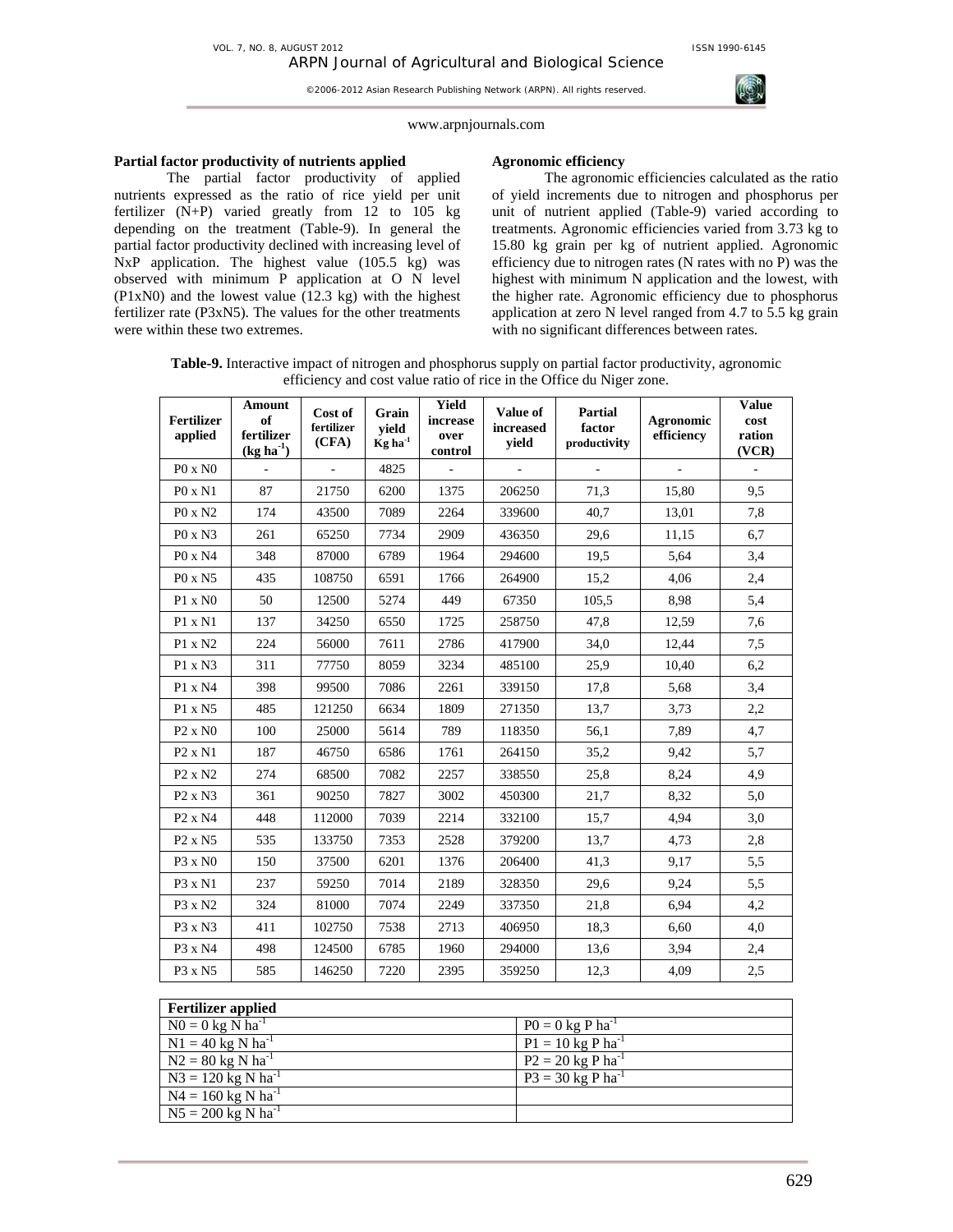

#### **Economic analysis of production factors**

The value cost ratio of different rates of N and P revealed that it ranged from 2.2 to 9.5. The highest ratio was observed with minimum N application at 0 P level and the lowest values with maximum N application (Table-9). Value cost ratio for all treatments was more than 2.0.

## **DISCUSSIONS**

During the three years, the yields in this study ranged from 6 to 9 tons per ha in average. Many reports on SRI studies have shown yields range of 10 to 15 t ha<sup>-1</sup>. Such yield level could not be obtained in the present study. Probably the most limiting factor was water control which could not be optimized because the seasonal raining pattern and the drainage system of the plot which was not efficient. In 2009, and 2010, heavy and frequent rains occurred almost every days maintaining the plot flooded throughout the vegetation period. Therefore, benefit from the alternated wetting and drying, an important component of SRI, along with soil oxygenation through mechanical weeding, could not be achieved.

## **Influence of planting density, manure and mineral fertilizer applications on yield and yield components**

#### **Row spacing effects on yield and yield components**

The interaction effects presented in this study (Figure-1) indicated that row spacing effects on yield and yield components depend largely on soil fertilization. With no fertilization, rice yield was lower with wide row spacing, equal when  $\frac{1}{2}$  of recommended fertilizer was used and higher when recommended rate of fertilizer was applied. This was related to greater tiller and panicle numbers per square meter which increased with fertility status and the adverse effects on grain yield due to competition between tillers for growth factors in low fertile soils (Tables 3 and 4). Balasubramaniyan and Palaniappan (1991) attributed higher tiller numbers per plant to greater space available for individual plant to put forth more tillers. When soil fertility is high, larger row spacing will promote production of healthier and more panicle bearing tillers. In contrast, with limited soil fertility, crowded plant population will produce lest panicle fertile tillers. Veeramani (2011) reported significant higher number of filled grains per panicle and lower spikelet sterility percentage at wider row spacing of 30cm x 25cm compared with closer pacing of 25cm x 25cm. However, in his study, the marked increase in yield components was not sufficient to explain yield differences.

## **Manure main effects on yield and yield components**

The results of this study did not show any significant manure main effects on rice yields. Hi rate of manure did not necessarily increase rice yield. This is because farmyard manure is a heterogeneous compound and the availability of nutrients depends largely on the state of its decomposition. Dembele (2007) reported that soil amendments with cow and donkey manures had C/N

ratio>25 and mineralization rates were very low and reported as insufficient to cover plant needs the first year. He reported high synergic effect between soil amendment and mineral fertilizer application. Addition of 5t and 10t  $ha<sup>-1</sup>$  to recommended fertilizer resulted in 20 to 40% yield increase as compared to the control treatment. While significant differences were not always seen on yield and yield component with manure the first year, soil nutrient balance showed significant changes in sol characteristics. In previous studies, soil analysis data in the same soils (data not presented) clearly showed an increase in soil organic matter, mineralized nitrogen, phosphorus and potassium with continuous application of manure on previous crops. This indicates that manure effect should be considered in longer run.

## **Interaction effects of manure x mineral fertilizer on yield and yield components**

Interaction graph (Figure-2) showed synergic benefic of manure and mineral fertilizer application. This is in agreement with other studies where combined application of organic and inorganic fertilizer increased productivity of rice (Pendey *et al*., 1999; Ghosh *et al*., 1999; Dembele, 2007). In India, research in farmer field on the combined effect of manure and fertilizer showed long-term yield benefit which was attributed to the maintenance of soil organic carbon and microbial activities (Ghoshal and Singh, 1995).

# **Increasing rates of nitrogen fertilizer and manure on yield and yield components of rice**

Increasing rates of nitrogen had some influence on grain number per panicle  $(P=0.019)$  and grain yield (P<0.001). The linear response of rice yield to nitrogen application (Figure-3a and Figure-3b) showed the importance of this element in the production system. Although no interaction occurred in this study, a combined use of mineral N and manure have been proved to conserve soil N by forming organic and mineral complex and thus ensure continuous N availability to rice plants and greater yields (Sharma *et al*., 1988).

## **Nitrogen and phosphorus interaction effects on yield and yield components**

No significant interaction between N and P indicates that the response to N was not dependent to P. The lack of significant effects of phosphate rates implies that P was not limited in the soil (Tables 7 and 8). Two years prior the application of  $N \times P$  treatments, the experimental site received a uniform application of manure at the rate of 10 tons ha<sup>-1</sup> manure which may have contributed largely to the availability of P in the soil and consequently set off the treatment effects. Dembele (2007) found an increase in soil P balance when a tomato crop that received 10 tons manure per ha was rotated with rice on farmer's field in the Office du Niger.

As in the previous experiment nitrogen application affected linearly the number of grain per panicle and the grain yield. The yields always increase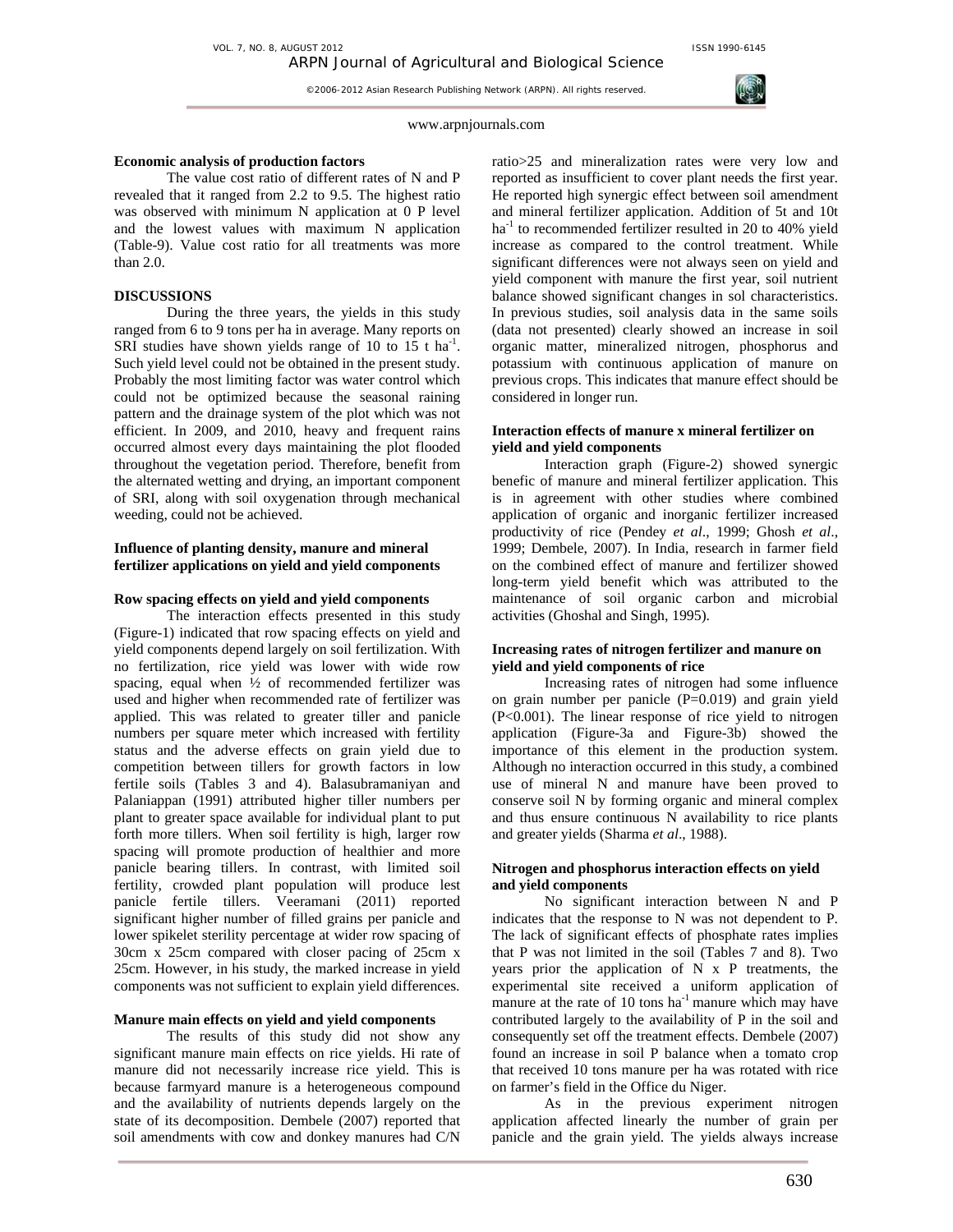VOL. 7, NO. 8, AUGUST 2012 **ISSN 1990-6145** 

©2006-2012 Asian Research Publishing Network (ARPN). All rights reserved.



www.arpnjournals.com

with the addition of nitrogen up to 200 kg N  $ha^{-1}$ . This implies that nitrogen is very important in the rice system, and that care should be taken to use this element at economical level.

## **Partial factor productivity of nutrients applied**

The partial factor productivity of applied nutrients is a useful measure of nutrient use efficiency because it provides an integrative index that quantifies total economic output relative to utilization of all nutrient sources in the system (Jagadeeswaran *et al*., 2005). The reduction in the partial factor productivity with increasing level of NxP application may indicate an unbalance in the uptake ratio of the two elements. According to Cassman *et al*. (1996), the partial factor productivity can be improved by increasing the uptake and utilization of indigenous nutrients. In the present situation, since phosphorus was not showing any increase in rice yield, it may be assumed that P should not be used at higher rate than recommended. Fertilizer use is declared economical if the value of the increase in yield du to the quantity of fertilizer added is greater than the cost of the fertilizer used. If a unit of fertilizer does not increase the yield enough to cover its cost, its application becomes uneconomical (Singh, 2004). The highest value (105.5 kg) was observed with minimum P application at O N level (P1xN0) and the lowest value (12.3 kg) with the highest fertilizer rate (P3xN5). This indicates that fertilizer application should be associated with good farming practices because fertilizer is not the only factor that can improve yield.

#### **Economic analysis of production factors**

The VCR is a measure of the risk factor involved in agricultural. The VCR of 2 is recommended for farmers using high technology in Pakistan (Bhatti, 2006). The VCR of 2 represents 100% return on the money invested on fertilizer. According to Amunullah (2009) for farmer using low technology with limited resources, a fertilizer rate giving a VCR greater than 2 is highly recommended. In the present study, data show that the value cost ratio of different rates of N and P were between 2.2 and 9.5. Value cost ratio for all treatments was more than 2.0. To improve yield and profits, fertilizer use should be accompanied with the best management practices.

# **CONCLUSIONS**

The results indicated significant yield benefit of the SRI system although the drainage system was not efficient. Significant interaction between row spacing and soil fertility level occurred showing that row spacing as wide as 30cm x 30cm can be used in SRI system when soil fertility is high. However, when soil fertility level is low, it is reasonable to use row spacing of 25cm x 25cm or narrower as certain studies have already shown it.

Although good yield can be obtained using farmyard manure, addition of mineral fertilizer still increase rice yield showing that combination of organic and inorganic fertilizer should be considered to sustain yield rice yield.

The partial factor productivity of applied nutrients expressed as the ratio of rice yield per unit fertilizer (N+P) varied from 12 to 105 kg indicating yield increase per unit of fertilizer added. The economic analysis of the production factors indicated that all treatments had VCR of more than 2.0 indicating more than 100% return on all money invested in fertilizer. As partial factor productivity and VCR values decrease with increasing level of fertilizers, their use should be accompanied with the best management practices for optimal profit.

# **ACKNOWLEDGEMENTS**

This research was supported by Syngenta Foundation for Sustainable Agriculture. I would like to thank Dr. Oumar NIANGADO, delegate of Foundation for West Africa for his believe and willingness to support this project. Acknowledgement is also due to Mr. Brehima Traoré, Souleymane Coulibaly and Seydou Cissé for their assistance in field work.

# **REFERENCES**

Amanullah and K.A. Lal. 2009. Partial Factor Productivity, Agronomic Efficiency, and Economic Analyzes of Maize in Wheat-Maize Cropping System in Pakistan. Selected paper prepared for presentation at the Southern Agricultural Economics Association Annual Meetings, Atlanta, Georgia, January 31-February 3.

Bado B. V. M. P. Sedogo, M. P. Cescas and F. Lompo et A. Bationo. 1997. Effet à long terme des fumures sur le sol et les rendements du maïs au Burkina Faso. Cahiers Agricultures. 6(6): 571-575.

Bhatti A.U. 2006. Statistical procedures for analysis of agriculture research experiments. Department of Soil and Environmental Sciences, NWFP Agricultural University Peshwar, Pakistan.

Balasubramaniyan P. and S.P. Palaniappan. 1991. Effect of high density population and fertilizer rate on growth and yield of low land rice. Indian J. Agron. 36(1): 10-13.

Bumb B. and C.A. Baanante. 1996. The role of fertilizer in sustaining food security and protecting the environment to 2020. Food, Agriculture and Environment, Discussion paper 17, IFPRI.

Cassman K.G., G.C. Gines, M.A. Dizon, M.I. Samson and J.M. alcantara. 1996. Nitrogen use efficiency in tropical lowland rice system: Contribution from indigenous and applied nitrogen. Field crop Res. 47: 1-12.

Cisse L. and B. A. mar. 2000. The importance of phosphatic fertilizer increased crop production in developing countries. In: Proceedings of the AFA  $6<sup>th</sup>$ International Annual conference held on 31 January - 2 February, 2000, Cairo, Egypt.